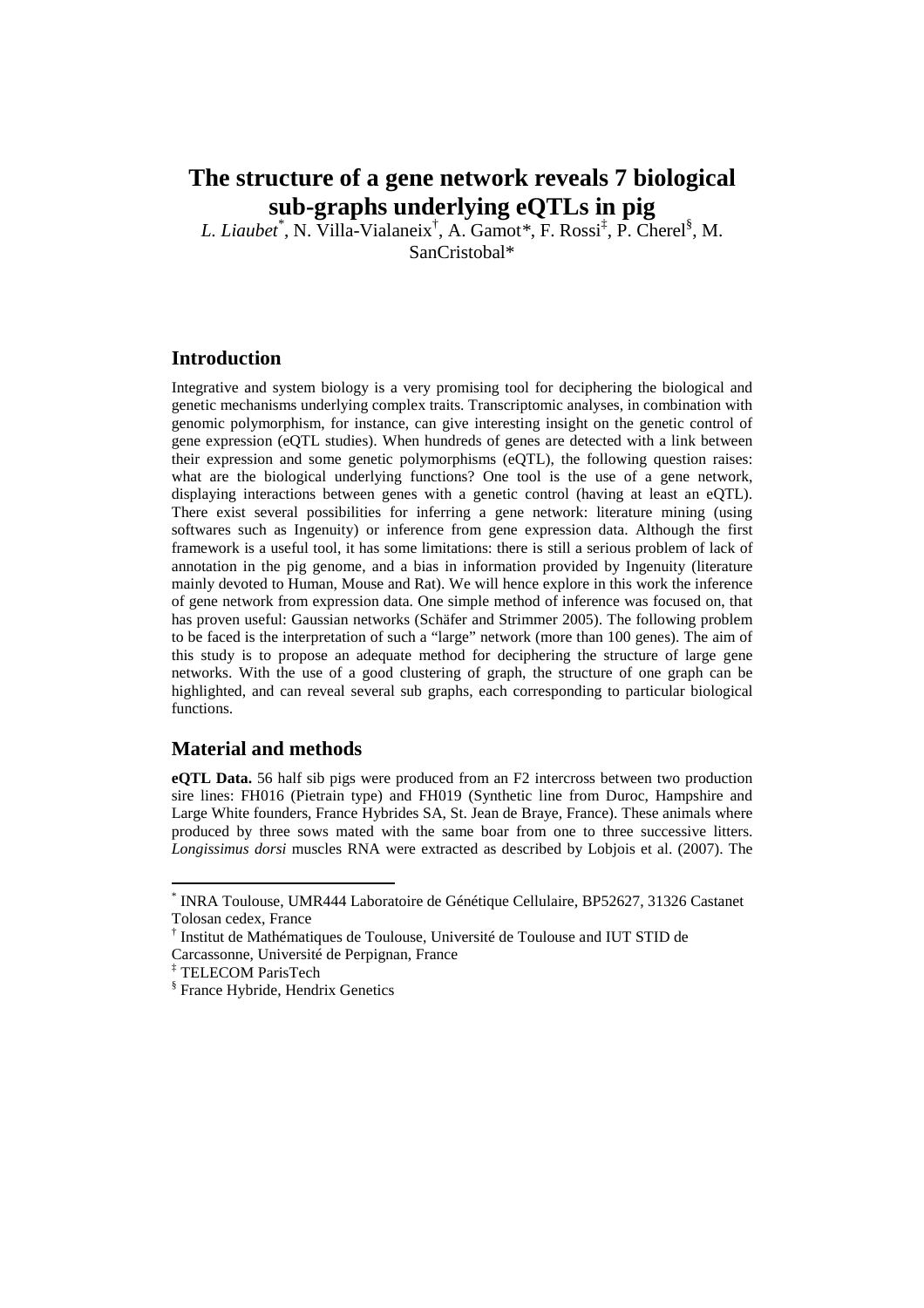9K micro-array (GEO accession number GPL3729) used in this work was previously described (Bonnet et al., 2008), as well as the microarray Nylon cDNA hybridization and quantification (Ferre et al., 2007). Genomic DNA was extracted from piglet tails and 170 microsatellites loci spanning the 18 autosomes with an average spacing of 17 cM were selected based on informativity on F1 on animals and genotyped. Analyses were done by SAGA LICOR software. F2, F1 and F0 animals were all genotyped and Mendelian segregation was checked. Custom genetic maps were reconstructed with CRIMAP software (Green, 1992). Additive genetic effect was fitted as an animal model, using pedigree structure to setup animal relationship matrix, and QTL effect was fitted using Identical By Descent (IBD) relationship matrix for the given genome position. IBD relationship matrices were estimated each 4 cM along linkage groups using software package LOKI 2.5 (Heath, 1997) and variance components were estimated using Residual Maximum Likelihood (REML) method with ASREML 2.0 software (Gilmour et al., 2006).

**Graph inference.** The inference of the interaction graph between the 272 genes having at least one eQTL was undergone according to Schäfer and Strimmer (2005), using the Gaussian model framework. Using this approach, an edge is drawn between 2 nodes (genes) when the partial correlation between these is higher than a given threshold (to be tuned). The matrix of partial correlation between the 272 genes was computed from the expression data by a bootstrap method which improves the stability of the result.

**Simulations**. Prior to this, a simple simulation study was performed, in order to assess the effect of sample size of the estimation of the (partial) correlation coefficients: 100 replicates were drawn, consisting of 2 correlated Gaussian variables, from which an estimate of the correlation coefficient was computed. The same scheme was used with 3 Gaussian variables to estimate the partial correlation between pairs of genes.

**Graph clustering**. A clustering of nodes was applied to the graph: following the idea of Reichardt and Bornholdt (2006) or Villa et al. (2010), a quality measure designed for graphs, the modularity (see Newman and Givran (2004)), has been optimized by a simulated annealing algorithm.

**Biological validation**. The WebGestalt software (Zhang et al., 2005) provided the functional Gene Ontology terms for each gene and gave a statistical analysis of the results. Ingenuity Pathways Analysis (IPA, https://analysis.ingenuity.com/pa/) was used to explore biological relevance of the gene network.

#### **Results and discussion**

Boxplots of estimates of correlation coefficients of the simulation study are presented in Figure 1, for varying sample size *n*. The same patterns were obtained with the partial correlation (not shown). The estimation variability is really too high for *n* lower than 30. In that case, the forthcoming graph inference would lead to unstable and hence invalid results. Our data consisting in 56 observations seems adequate for further graph analysis.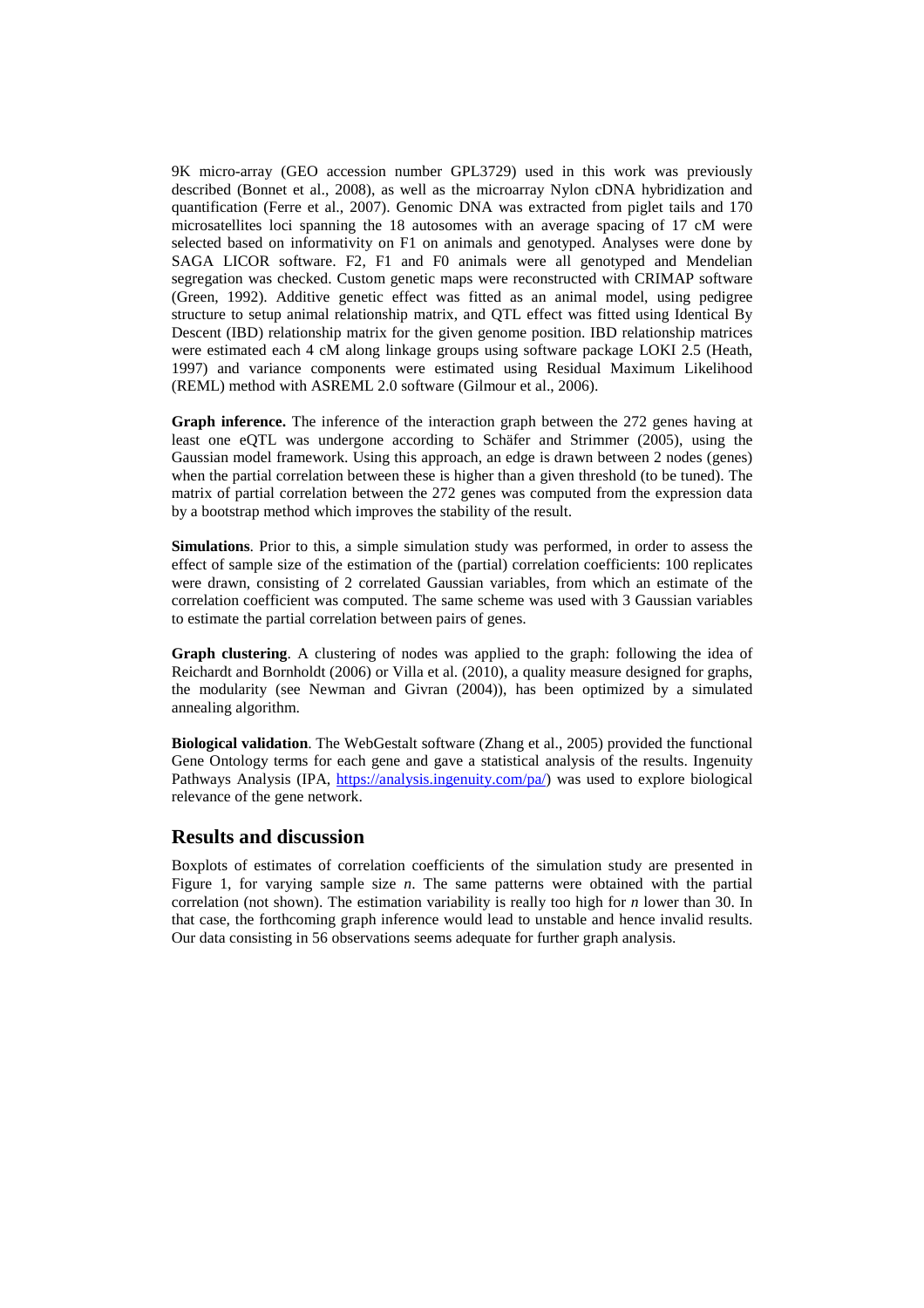

#### **Figure 1: Boxplots of estimates of (partial) correlation coefficient, with n=10, 20, 30, 50 and 100 observations (from left to right)**

The inferred graph of the 272 considered genes is presented in Figure 2. The cut-off value of partial correlation between 2 nodes was chosen by the probabilistic framework given in Schäfer and Strimmer K. (2005) given a significance value for the correlation between two genes. The structure of this graph is displayed in Figure 2 after clustering of nodes. Each sub graph corresponds to particular biological function (GO term). Such a clear view was not observed with a graph inferred with the correlation coefficient, instead of partial correlation. A good coherence with bibliography mining networks (Ingenuity) was obtained for each sub graph.



**Figure 2: Graph of gene interactions between the top 272 genes having at least one eQTL (left), and structure of the graph after clustering (right). The size of the edges is proportional to the strength of interaction between sub-graphs.**